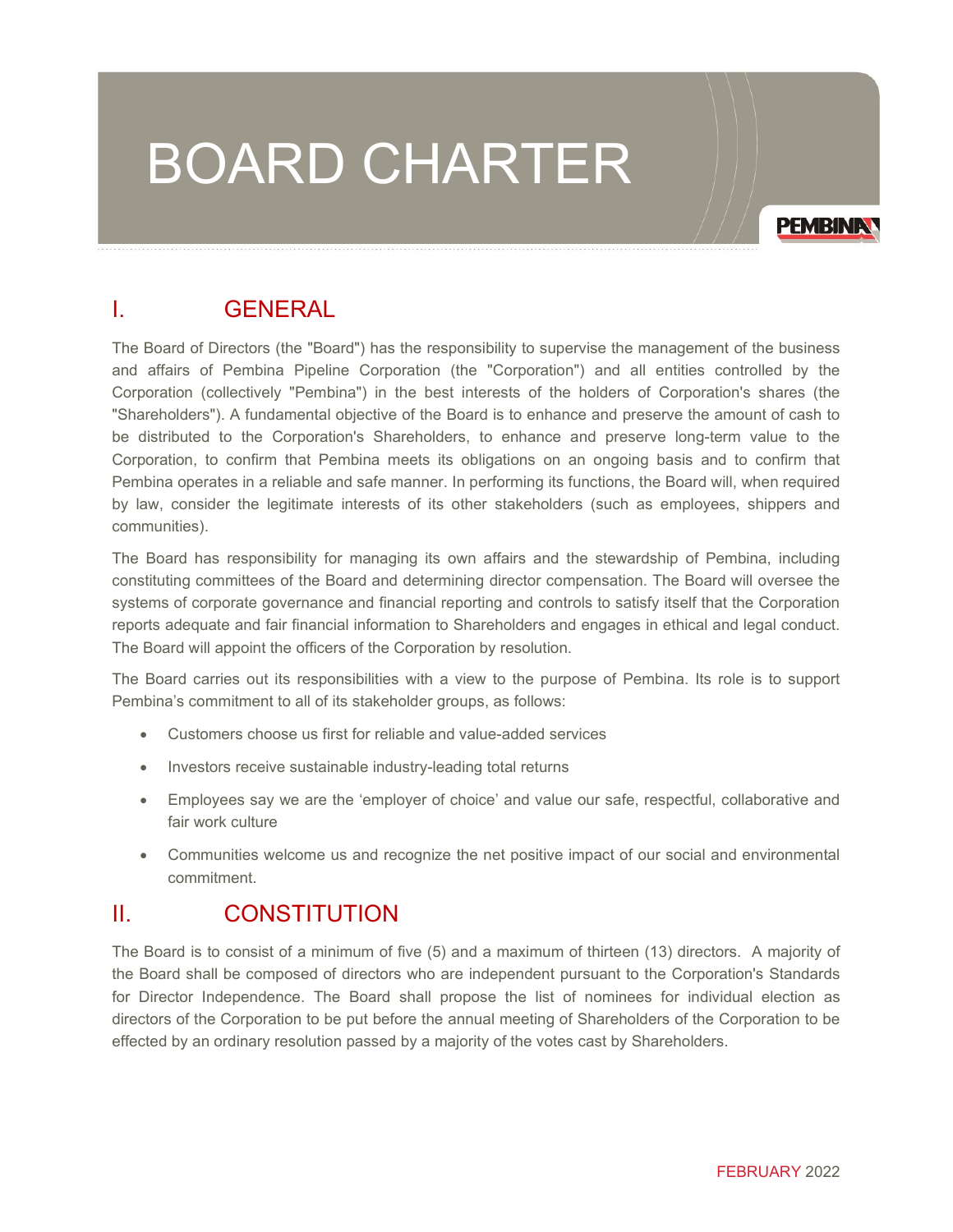# III. BOARD CHAIR

The Board will appoint a chair (the "Board Chair"), who, if possible and if in the best interests of Pembina, will be a person other than an officer or employee of the Corporation. The Board Chair reports to the Board and provides leadership to the Board in matters relating to the effective execution of all Board responsibilities, and works with the Chief Executive Officer (the "CEO") to ensure that the Corporation fulfills its responsibilities to stakeholders including Shareholders, employees, partners, governments and the public. The Board has approved and will periodically review the position description for the Board Chair.

# IV. COMMITTEES OF THE BOARD

The Board will carry out its mandate directly and through the following committees of the Board (and such other committees as it appoints from time to time):

- (a) Audit Committee;
- (b) Human Resources and Compensation Committee;
- (c) Safety, Environment and Operational Excellence Committee;
- (d) Governance, Nominating and Corporate Social Responsibility Committee.

Each committee will function according to a written charter, approved by the Governance, Nominating and Corporate Social Responsibility Committee. The Committees will review and assess the adequacy of the committee charters on an annual basis.

# V. MATTERS REQUIRING BOARD APPROVAL

Certain responsibilities of the Board are sufficiently important to warrant the attention of the full Board and, accordingly, are not delegated or are only delegated in a qualified or partial manner, including, other than as required by law:

- (a) submitting to Shareholders any matter requiring their approval;
- (b) filling vacancies among the directors or appointing additional directors;
- (c) approving borrowing and hedging;
- (d) authorizing Pembina to issue debt or equity securities, declare dividends, or purchasing the Corporation's own shares;
- (e) approving prospectuses, if any;
- (f) approving continuous disclosure documents which are "core" documents including annual and interim financial statements, the related management's discussion and analysis and press releases related thereto, the annual information form, and management information circulars;
- (g) adopting, amending or repealing by-laws;
- (h) establishing a process to adequately provide for management succession and, from time to time, reviewing succession plans;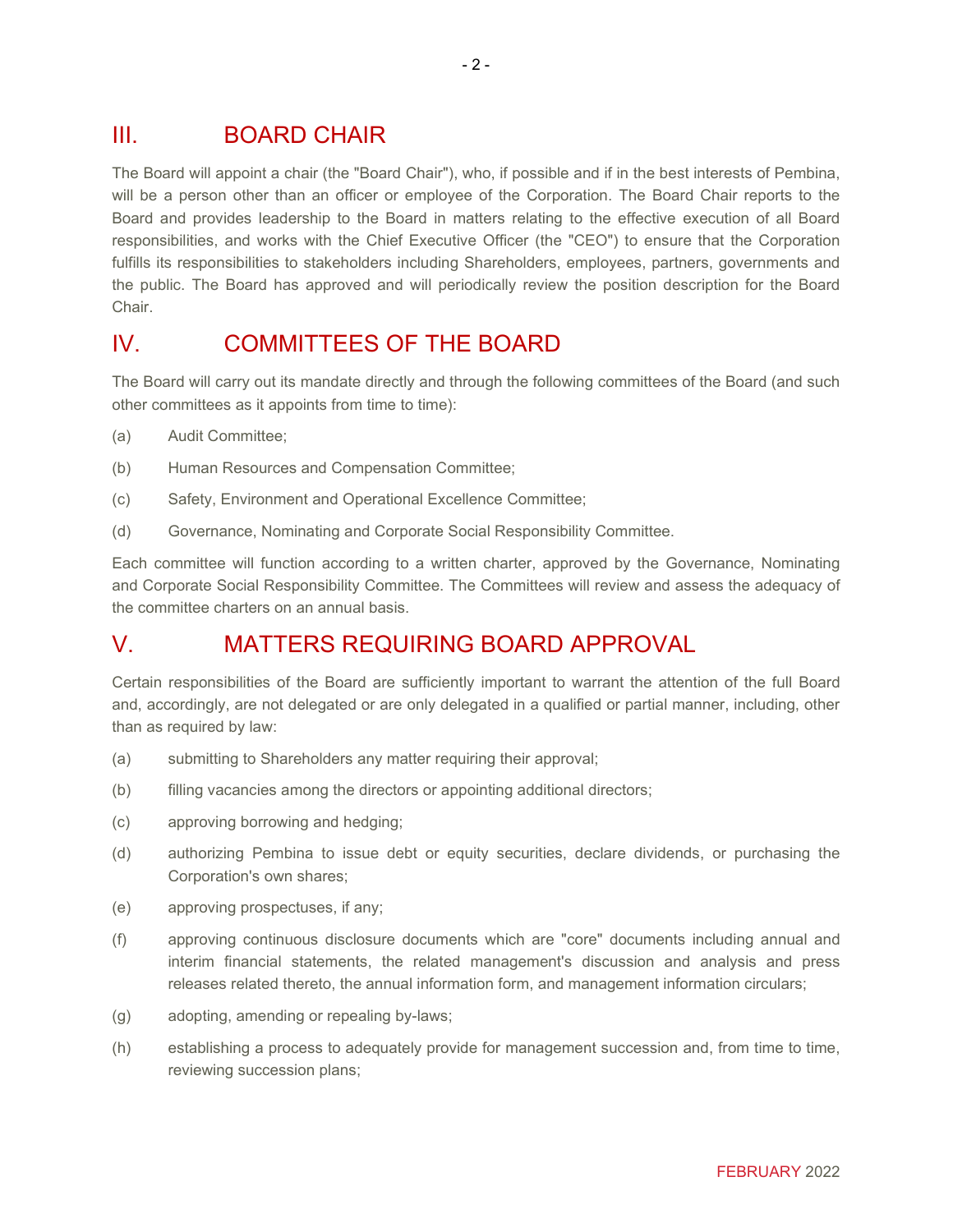- (i) maintaining an understanding of the boundaries between the respective responsibilities of the Board and management and establishing limits on the authority delegated to management;
- (j) directing management to implement systems that are designed to ensure that Pembina operates within applicable laws and regulations, and to the highest ethical and moral standards;
- (k) satisfying itself as to the business and professional integrity of the CEO and other senior executives, as well as the CEO's leadership in the creation of a culture of integrity throughout the Corporation; and
- (l) with the assistance of reports and/or recommendations of the Human Resources and Compensation Committee:
	- (i) appointing and confirming the remuneration of the CEO and appointing and approving the remuneration of other senior executives comprising the senior management team, and providing them with advice and counsel in the execution of their duties;
	- (ii) monitoring and evaluating the performance of the CEO and other senior executives;
	- (iii) approving employment agreements, severance arrangements and change in control agreements and provisions relating to senior executives; and
	- (iv) approving adoption of equity compensation plans, stock option grants and short-term and long-term incentive plan criteria, targets and awards.

#### VI. STRATEGIC PLANNING

The Board has the responsibility to confirm there are long-term operational and financial goals and a strategic planning process in place for Pembina and to participate with management in developing and approving the strategy by which it proposes to achieve these goals. The Board will:

- (a) adopt a strategic planning process and review and approve annually a corporate strategic plan which takes into account, among other things, the opportunities and risks of the business on a long-term and short-term basis; and
- (b) monitor performance against the strategic plan.

#### VII. RISK MANAGEMENT

A. General Oversight

The Board has the responsibility to understand the principal risks of the business in which Pembina is engaged and verify that Pembina achieves a proper balance between risks incurred and the potential return to the Corporation and its Shareholders. The Board must also confirm that there are systems in place which effectively monitor and manage those risks with a view to the long-term viability of Pembina. The Board will:

- (a) confirm that a management system is in place to identify the principal risks to Pembina and its business and that appropriate procedures are in place to monitor and mitigate those risks;
- (b) confirm that management processes are in place to address and comply with applicable regulatory, corporate, securities and other compliance matters;
- (c) review insurance coverage annually; and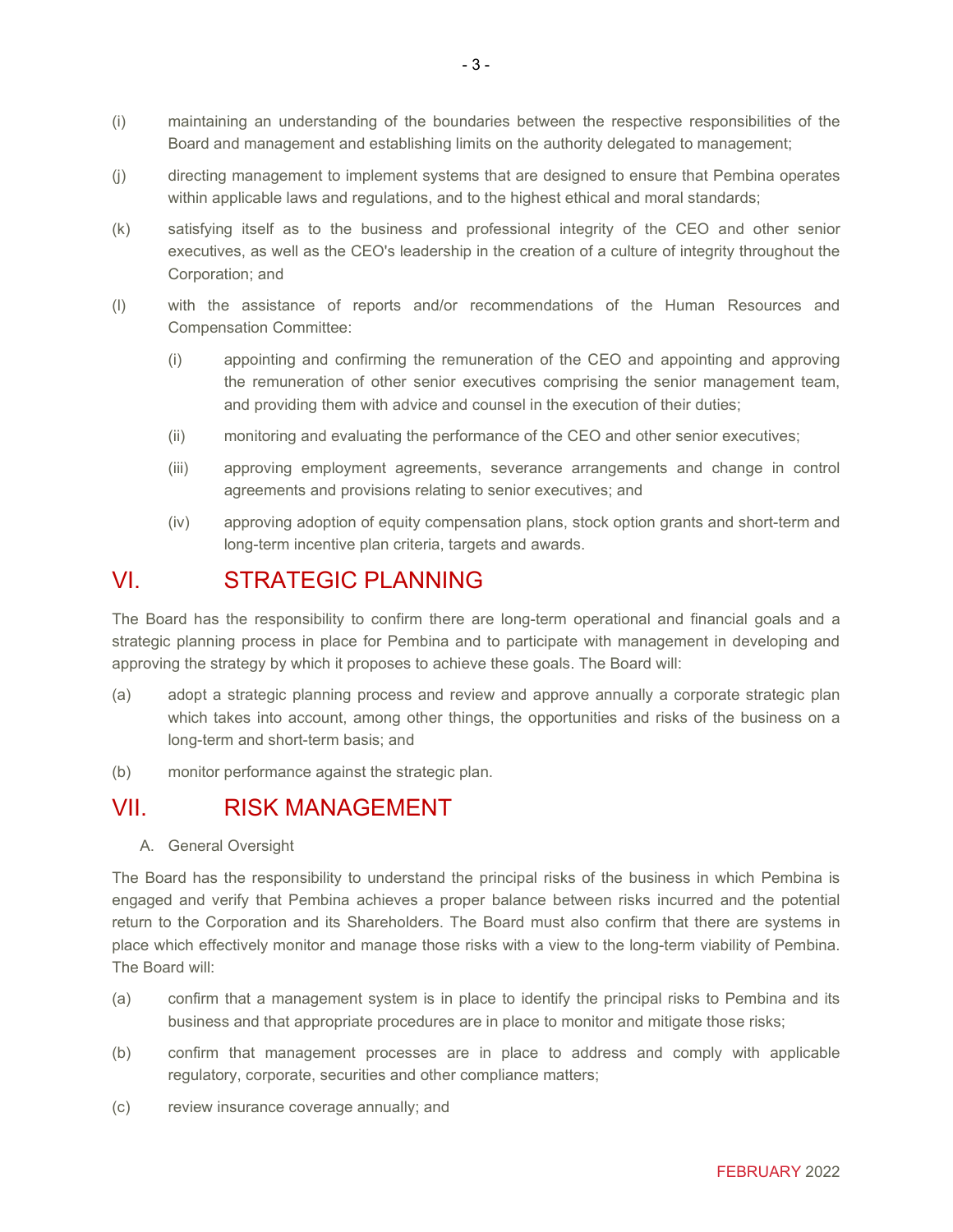- (d) confirm that processes are in place to comply with the declaration of trust governing the Corporation's by-laws, Code of Conduct, and all other significant policies and procedures.
	- B. Enterprise Risk Management

The Board is directly responsible for overseeing the risk identification, assessment and management program of the Corporation by discussing guidelines and policies to govern the process by which risk identification, assessment and management is undertaken. At least annually, in conjunction with senior management, internal counsel and, as necessary, external counsel and the Corporation's internal and external auditors, the Committee will review the following:

- (a) the Corporation's method of reviewing significant risks inherent in the Corporation's business, assets, facilities, and strategic directions, including the Corporation's risk management and evaluation process;
- (b) discuss guidelines and policies with respect to risk assessment and risk management, including the Corporation's major financial risk exposures and the steps management has taken to monitor and control such exposures.
- (c) the Annual Corporate Enterprise Management Risk Assessment and updates thereto and report to the Board thereon;
- (d) the major financial risk exposures and steps management has taken to monitor and manage such exposures;
- (e) the Corporation's annual insurance report including the risk retention philosophy and resulting uninsured exposure, if any, including corporate liability protection programs for directors and officers;
- (f) the loss prevention policies, risk management programs, disaster response and recovery programs, and standards and accountabilities of the Corporation in the context of competitive and operational considerations; and
- (g) other risk management matters from time to time as the Board may consider appropriate.

## VIII. FINANCIAL REPORTING AND MANAGEMENT

The Board will, with the assistance of reports and/or recommendations of the Audit Committee:

- (a) approve financial statements and review and oversee compliance with applicable audit, accounting and financial reporting requirements;
- (b) approve annual operating and capital budgets;
- (c) approve cash management plans and strategies and all activities relating to cash accounts and cash investment portfolios, including the establishment and maintenance of bank, investment and brokerage accounts;
- (d) confirm that the Audit Committee has established a system for the receipt, retention and treatment of complaints regarding accounting, internal accounting controls or auditing matters, including the confidential, anonymous submission by employees of concerns regarding questionable accounting or auditing matters; and
- (e) approve significant changes in accounting practices or policies.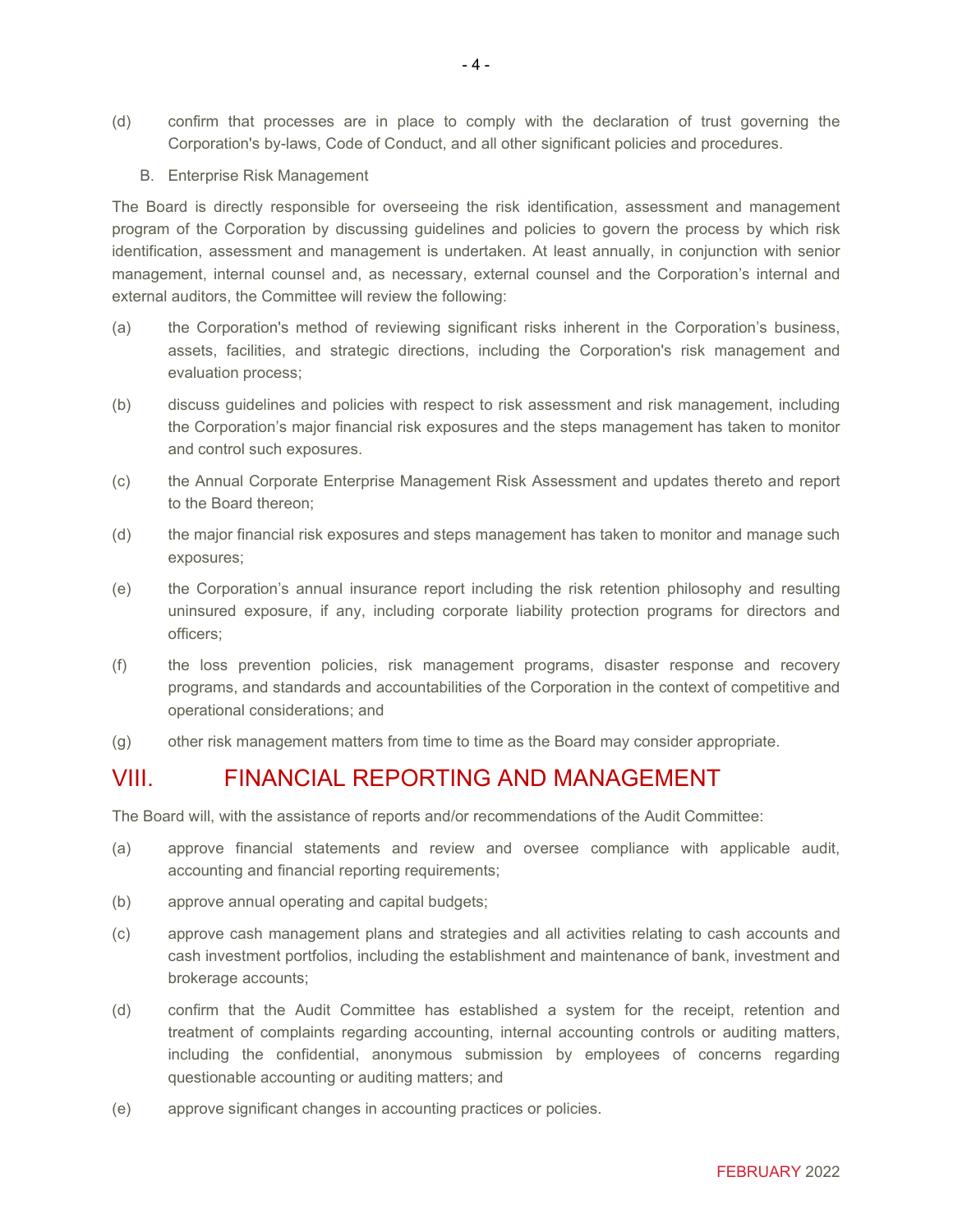# IX. DIRECTOR COMPENSATION

The Board members should be compensated in a form and amount that is appropriate and which is customary for comparative organizations, having regard to such matters as time commitment, responsibility and trends in director compensation. The Board, based upon recommendations of the Human Resources and Compensation Committee, will periodically review the adequacy and form of directors' compensation, including compensation of the Board Chair and committee chairs, to confirm that it is competitive with companies that are similarly situated and realistically reflects the responsibilities and risks involved in being a director. Management directors will not receive additional compensation for Board service.

To more closely align the interests of directors and the Shareholders, the directors will be eligible to participate in Pembina's Share Unit Award Incentive Plan (the "Share Unit Plan") under which directors are eligible to receive awards of deferred share units ("DSUs").

# X. TERM LIMITS FOR DIRECTORS

The Board has determined that fixed term limits for directors should not be established and that Board renewal is the primary focus. The Board is of the view that such a policy would have the effect of forcing directors off the Board who have developed, over a period of service, increased insight into the Corporation and who, therefore, can be expected to provide an increasing contribution to the Board. At the same time, the Board recognizes the value of some turnover in Board membership to provide ongoing input of fresh ideas and views and annually considers changes to the composition of the Board.

## XI. RETIREMENT AGE FOR DIRECTORS

Unless otherwise determined by the Board, no person will be nominated by management for appointment or election as a director once that person has reached seventy-two (72) years of age.

### XII. BOARD AND COMMITTEE EVALUATION

The Board Chair will facilitate an annual assessment of the overall performance and effectiveness of the Board and Board committees. The Chairman will report on such assessments to the Board. The Board, in conjunction with the Governance, Nominating and Corporate Social Responsibility Committee, will be responsible for establishing the evaluation criteria and implementing the process for such evaluations. Each director will complete a board effectiveness questionnaire assessing:

- (a) the Board's performance in specified categories such as fiduciary oversight, Board governance and process, strategic planning and business decisions, and financial matters; and
- (b) the performance of each committee of the Board in light of such committee's charter.

The Board will, after receiving the oral or written report of the Board Chair, meet to discuss the results. The objective of the assessments is to maintain the continued effectiveness of the Board as a whole, each committee, and each individual Board member (including the Board Chair), in the execution of their responsibilities and to contribute to a process of continuing improvement.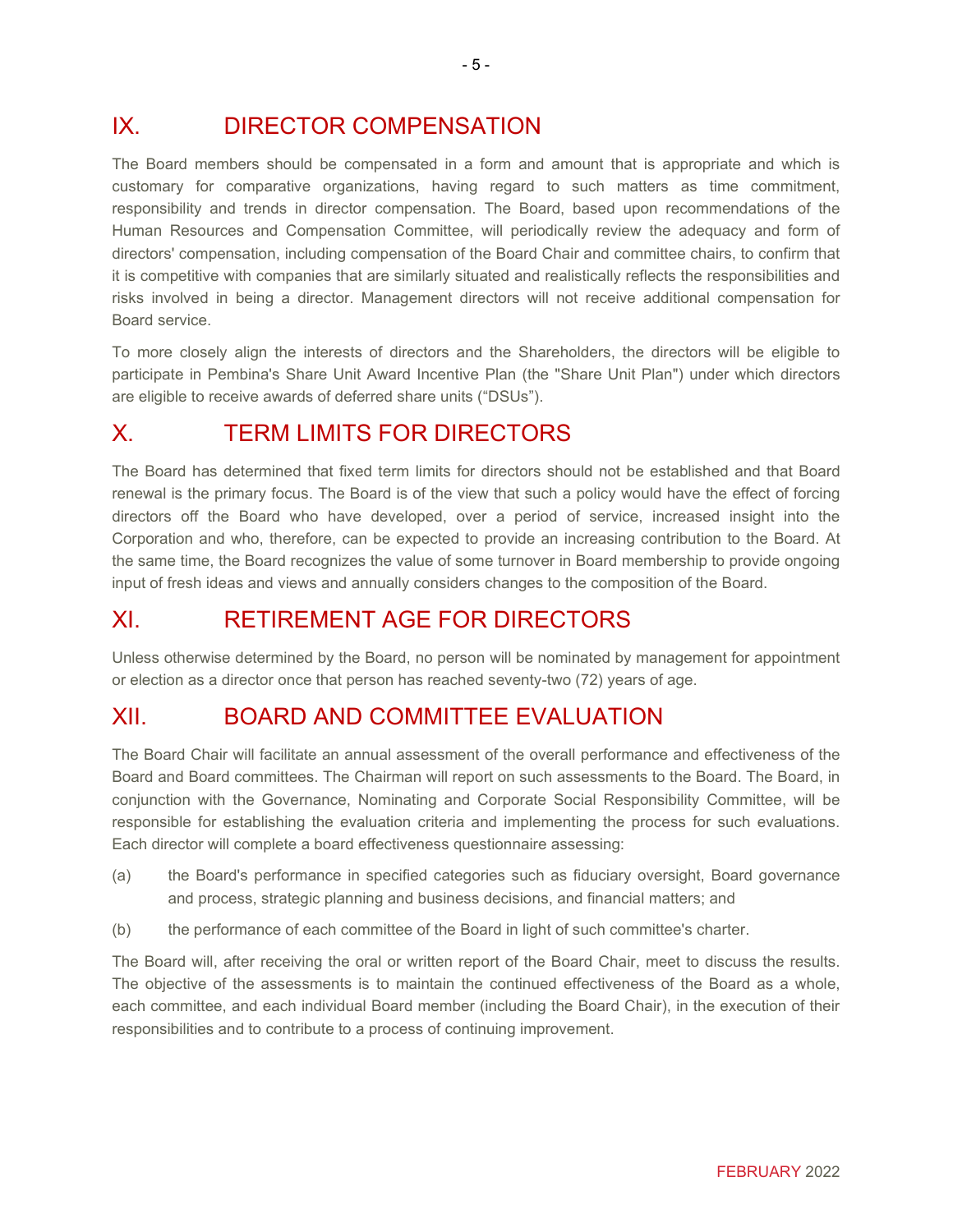# XIII. SELECTION OF NEW DIRECTOR CANDIDATES

The Board will approve a list of nominees for independent election at the annual meeting of Shareholders who have been nominated by the Governance, Nominating and Corporate Social Responsibility Committee. Prior to approving or recommending to the Shareholders that the Shareholders elect a new nominee to the Board, the Board will consider the competencies and skills necessary for the Board, as a whole, the competencies and skills of each existing director, and the competencies and skills the new nominee will bring to the Board. The Board will also consider the appropriate size of the Board, with a view to facilitating effective decision-making, and the importance of having diversity on the Board, while ensuring the necessary skills and competencies required as a whole, and will take this into account in considering new nominees.

Directors are encouraged to identify potential candidates to the Governance, Nominating and Corporate Social Responsibility Committee. An invitation to stand as a nominee for election to the Board will be made to a candidate by the Board through the Board Chair or the Board Chair's delegate.

# XIV. DIRECTOR QUALIFICATION STANDARDS

The Corporation's objective is to select individuals with education, experience and skills necessary to assist management in the operation of the business, giving consideration to the Board Diversity Policy. Because the experiences and advice of those businesses facing similar issues is of particular value, current and former senior officers of other major corporations are desirable nominees.

The role of selecting an individual to become a director belongs to the Governance, Nominating and Corporate Social Responsibility Committee, who will consider the education, business, governmental and civic experience, communication and interpersonal skills, the diversity of the existing board and the background of the potential candidate, as well as any other matters which are relevant to the Corporation's objectives. Selections made by the Governance, Nominating and Corporate Social Responsibility Committee are subject to Board approval.

This review will take into account the desirability of maintaining a reasonable diversity of personal characteristics such as age, gender, geographic residence and origin. However, all directors should possess the highest personal and professional ethics, integrity and values and be committed to representing the long-term interests of the Shareholders. They must also have an inquisitive and objective perspective, practical wisdom and mature judgment, outstanding ability in their individual fields of expertise and a willingness to devote necessary time to Board matters.

## XV. ORIENTATION AND ONGOING EDUCATION

The Board shall review, as required, a director orientation and ongoing education plan presented by the Governance, Nominating and Corporate Social Responsibility Committee which provides that directors have the requisite skills, knowledge and understanding to fulfill their duties as directors. A director's manual, which is updated on a regular basis, is provided to new Board members who are expected to review and become familiar with its contents. The Board is briefed on a regular basis on corporate governance developments and emerging best practices in corporate governance.

The Corporation also provides directors with opportunities to increase their knowledge and understanding of the Corporation's business. Briefings on strategic issues are conducted annually, and typically include reviews of the competitive environment, the Corporation's performance relative to peers, and any other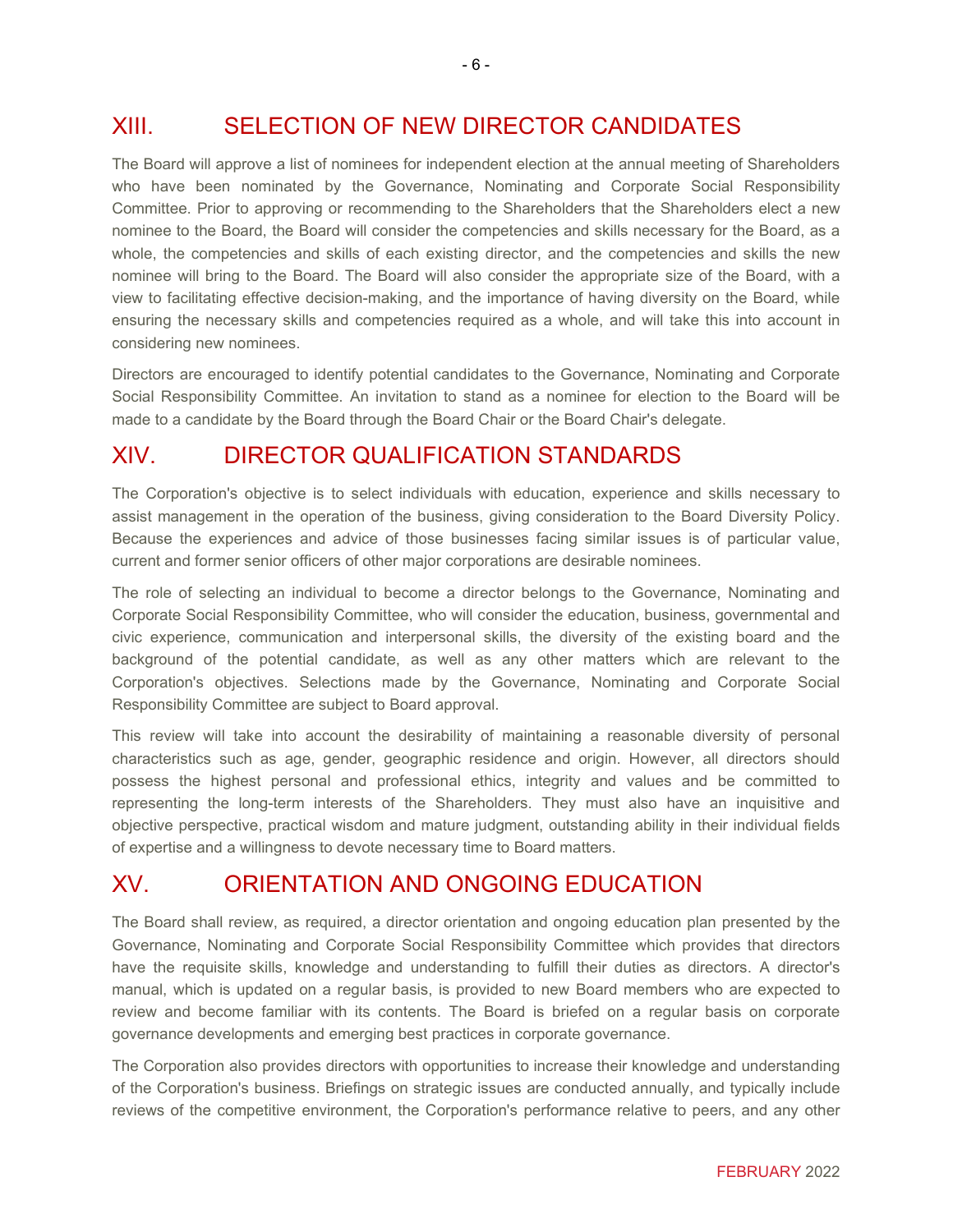developments that could materially affect the Corporation's business. Such briefings are typically supplemented by participation by third party consultants, such as financial advisors, pension experts and outside legal counsel.

# XVI. BOARD OPERATIONS

#### A. Number of Board Meetings

The Board shall meet quarterly, or more frequently as needed for the directors to diligently discharge their responsibilities.

#### B. Participation on Committees

All members of the Audit Committee, all members of the Human Resources and Compensation Committee, and all members of the Governance, Nominating and Corporate Social Responsibility Committee must be independent, subject only to the Board claiming an available exemption available under applicable securities laws. The majority of the members of other committees must be independent directors. The Board will endeavour to limit a director's participation to three committees in order to enable the director to give proper attention to each committee, as well as to the Board.

#### C. Conduct of Meetings

Board and committee meetings shall be conducted in a manner which facilitate open communication, meaningful participation and timely resolution of issues.

D. Agenda for Board and Committee Meetings

The Board Chair and the CEO shall propose an agenda for each Board meeting. Each Board member is free to suggest the inclusion of items on the agenda. The chair of each committee of the Board in consultation with committee members and appropriate members of management shall develop agendas for committee meetings.

#### E. Materials Distributed in Advance of Meetings

Meeting materials will be distributed to members of the Board before each Board meeting, in sufficient time to ensure adequate opportunity for review. Under some circumstances, due to the confidential nature of matters to be discussed at the meeting, it may not be prudent or appropriate to distribute materials in advance.

#### F. Non-Directors at Board Meetings

The Board believes there is value in having certain members of senior management attend each Board meeting to provide information and opinion to assist the directors in their deliberations. Attendance by senior management will be determined by the CEO with the concurrence of the Board Chair. Management attendees will be excused for any agenda items that are reserved for discussion among directors only.

#### G. In-Camera Sessions

The independent directors will hold in-camera sessions in conjunction with every regular meeting of the Board, at which non-independent directors and members of management are not in attendance.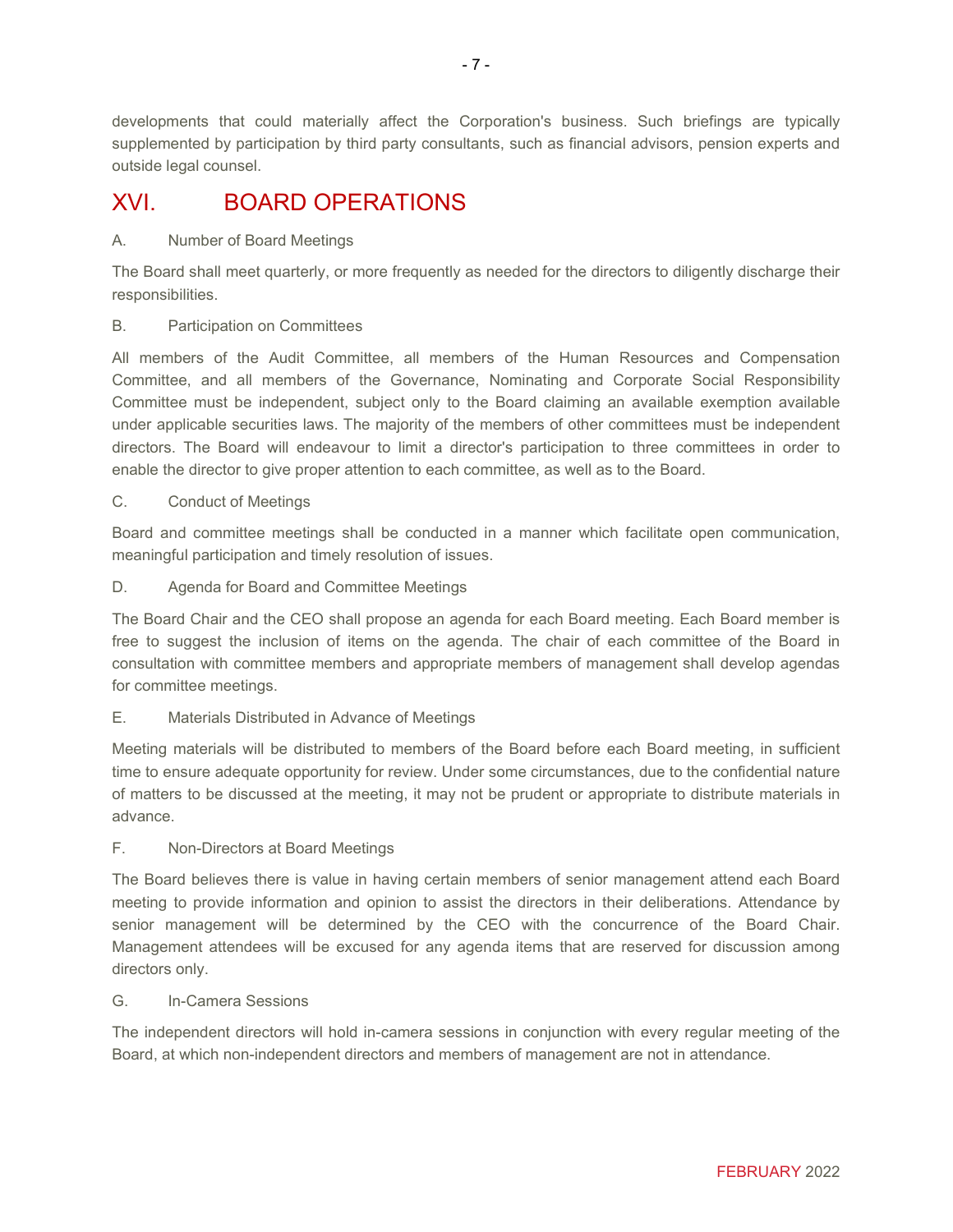The Board has adopted a Code of Ethics Policy that governs the behaviour of directors, officers and employees working for the Corporation, and has established procedures for monitoring compliance. The Board must approve any amendments and waivers and ensure disclosure of any amendments and waivers as required by applicable law or regulation.

I. Stakeholder Communication

The Board will:

- (a) confirm that management has established a system for effective corporate communications including disclosure controls and processes for consistent, transparent, regular and timely public disclosure;
- (b) approve the adoption of a Disclosure Policy relating to, among other matters, the confidentiality of the Corporation's business information and the timely reporting of developments that have a significant and material impact on the value of the Corporation.

## XVII. CORPORATE GOVERNANCE

The Board as a whole is responsible for developing the Corporation's approach to corporate governance and has adopted Corporate Governance Guidelines that set out the responsibilities of the Board, the structure of the Board, the responsibilities of directors, and Board operations.

The Board will:

- (a) establish an appropriate system of corporate governance including practices to permit the Board to function independently of management;
- (b) establish committees and initially approve their respective charters and the limits of authority delegated to each committee;
- (c) establish written Terms of Reference for directors, that describe and communicate performance expectations of a director and provide a benchmark for developing an approach to individual director assessment and evaluation;
- (d) require directors to obtain approval prior to serving on the board of directors or executive of other publicly traded or for-profit companies;
- (e) review on an annual basis whether any two or more directors serve together on the board of another publicly-traded entity and whether the composition of the Board needs to be changed to eliminate these interlocks;
- (f) approve the nomination of directors, giving consideration to the competencies and skills each new nominee will bring to the boardroom relative to the competencies and skills of existing directors and of the board as a whole;
- (g) review the adequacy and form of directors' compensation, including compensation to committee chairs, to ensure that it is competitive with companies that are similarly situated and realistically reflects the responsibilities and risks involved in being a director;
- (h) arrange for independent directors to hold regular in-camera sessions, at which non-independent directors and members of management are not in attendance; and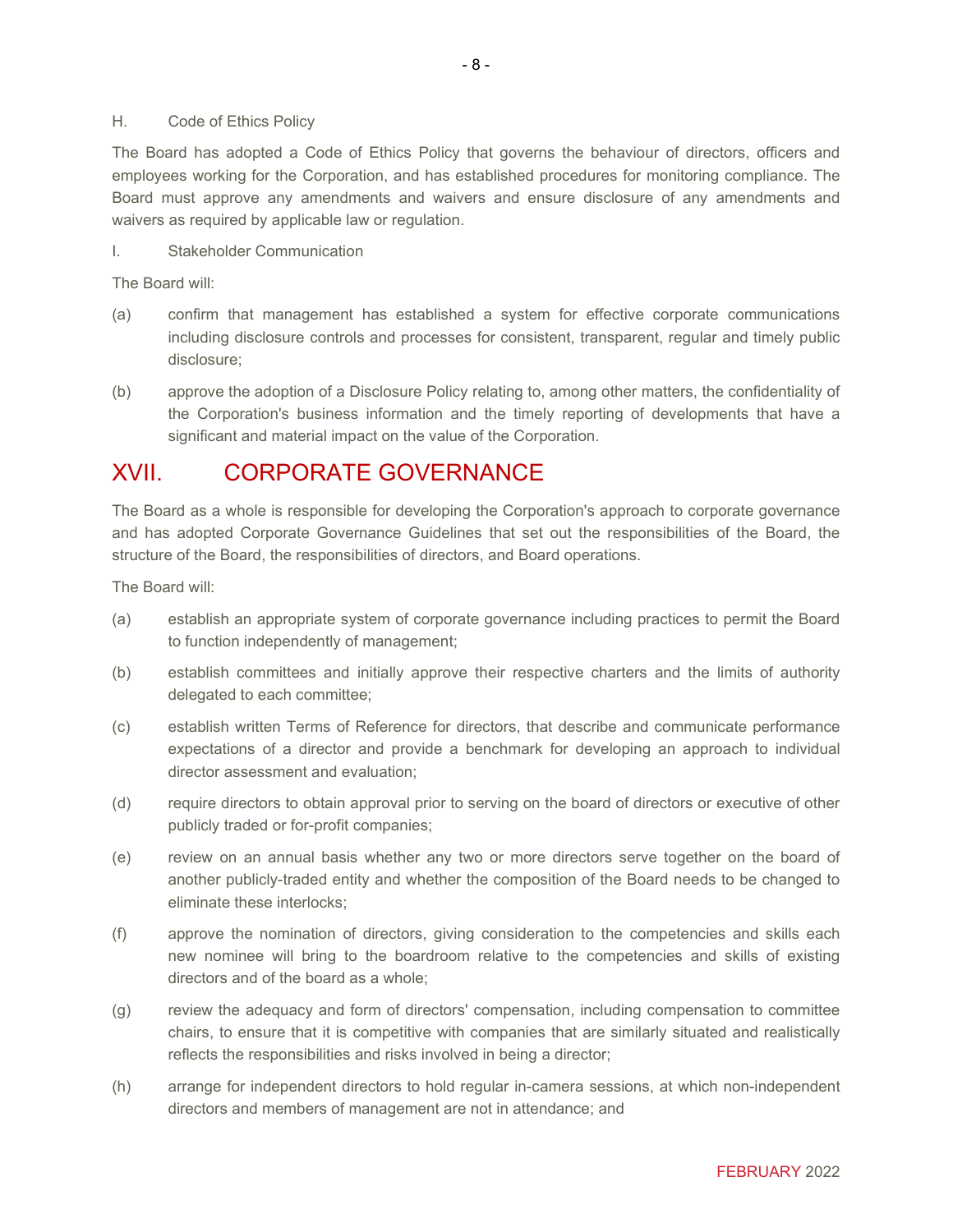(i) establish a minimum attendance expectation for directors in respect of Board and committee meetings, keeping in mind the principle that the Board believes that all directors should attend all meetings of the Board and each committee on which he or she sits.

## XVIII. CODE OF BUSINESS CONDUCT AND ETHICS

The Board has adopted a Code of Ethics Policy and will:

- (a) establish procedures for monitoring compliance with such code; and
- (b) approve any amendments and waivers of such code and ensure disclosure of any amendments and waivers, as required by applicable law or regulation.

### XIX. BOARD MEETINGS

The Board will meet as frequently as needed for the directors to diligently discharge their responsibilities. Notice of each meeting will be given to each member. The notice will:

- (a) be in writing (which may be communicated by fax or email);
- (b) be accompanied by an agenda that states the nature of the business to be transacted at the meeting in reasonable detail;
- (c) be given at least 48 hours preceding the time stipulated for the meeting, unless notice is waived by the Committee members; and
- (d) if documentation is to be considered at the meeting, it should be provided seven (7) days in advance of the meeting if practicable, or as appropriate to ensure the currency of the information provided, and in any event with reasonably sufficient time to review documentation.

A quorum for a meeting of the Board is a majority of the members present in person or by telephone or such greater number of directors as the Board may from time to time determine.

The powers of the Board may be exercised at a meeting at which a quorum is present or by resolution in writing signed by all the directors entitled to vote on that resolution at a meeting of the Board. At all meetings of the Board, every question shall be decided by a majority of the votes cast on the question. Resolutions in writing may be signed in counterparts.

If the Board Chair is not present at a meeting of the Board, the CEO will act as Chair. If the CEO is not present, a Chair will be selected from among the members present. The director who also holds the office of President will have a second or deciding vote in the event of an equality of votes.

The Board may invite others to attend any part of any meeting as it deems appropriate. This includes members of management, any employee, the Corporation's legal counsel, external auditors and consultants.

In conjunction with each Board meeting, the independent directors will hold an in-camera session, at which non-independent directors and members of management are not in attendance.

Minutes will be kept of all meetings of the Board. The minutes will include copies of all resolutions passed at each meeting, will be maintained with the Corporation's records, and will be available for review by members of the Board and the external auditor.